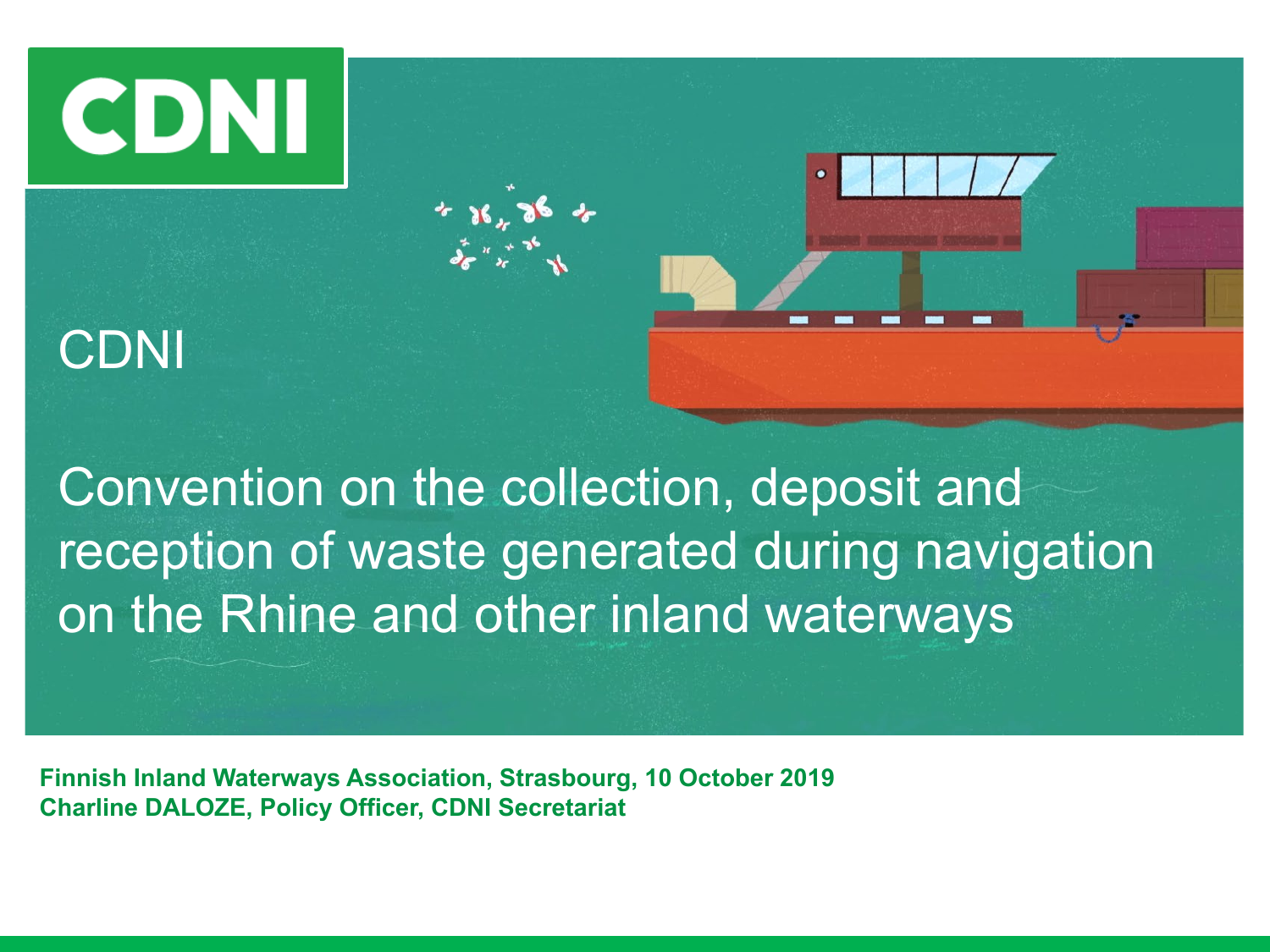### **I The Convention in 2019**



- **International convention signed in 1996, entered into force on 1 November 2009**
- **"Environmental awareness" at the origin of an unprecedented initiative for binding international regulation**
- **6 Contracting States**
- **Geographical scope: Rhine and inland waterways in DE, NL, BE, International Moselle in LUX and FR**

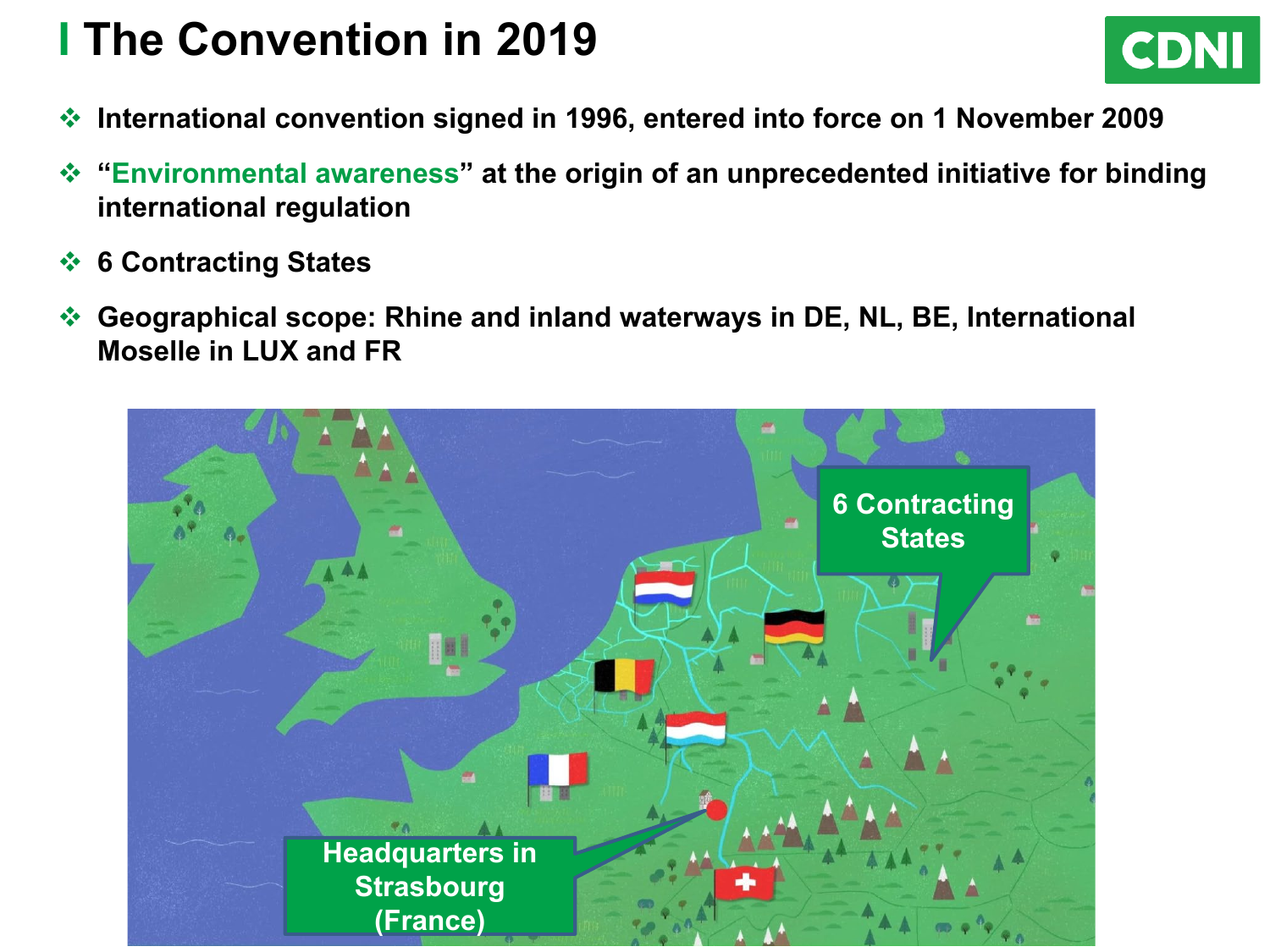# **I Objectives and means**



#### **Objectives**

- **Environmental and water protection**
- ◆ Better control of the production of waste arising during vessels' operations
- **Improving the safety and well-being of crews and other waterway users**

# **How? Development and implementation of international rules:**

- **Discourage** the production of waste generated on board vessels
- **Channel** this waste towards a network of dedicated reception stations throughout the navigable waterway network
- Ensure international **financing**, taking the « **polluter-pays-principle** » into account
- Ensure **compliance** monitoring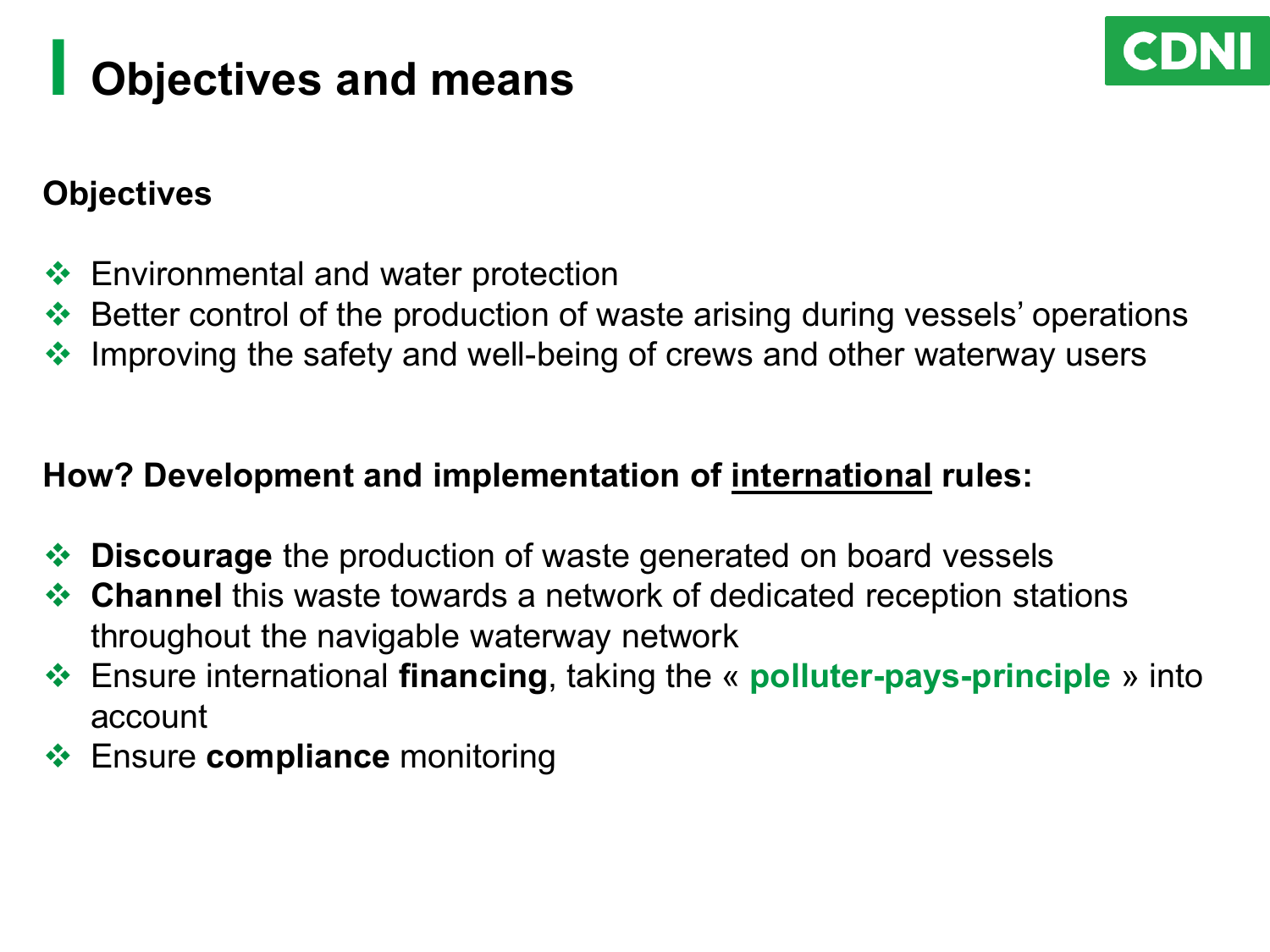

### **I Objectives and means**

**A clear distinction of responsibilities and tools according to the type of waste within the CDNI Implementing Regulation**

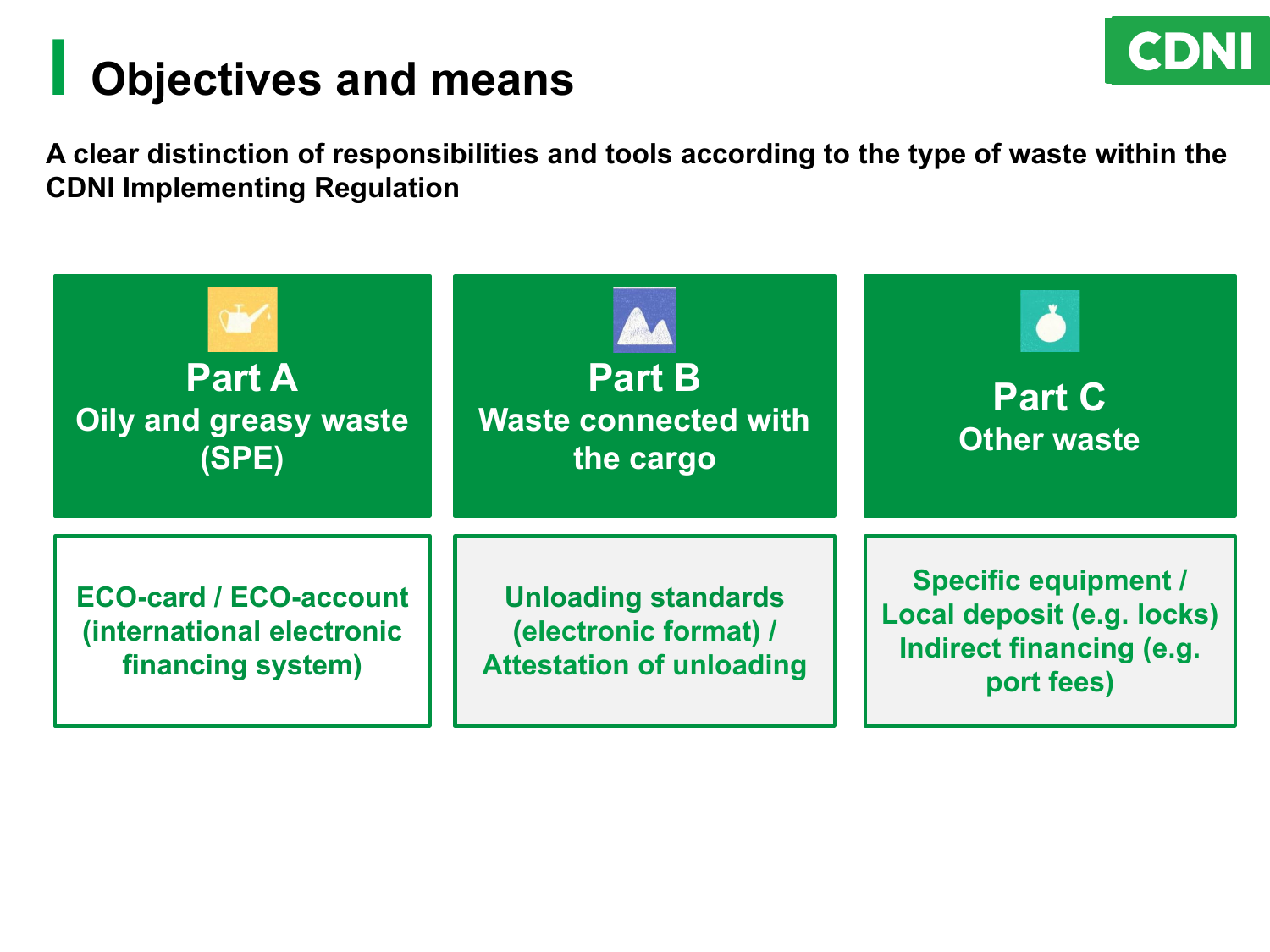### **I 2009-2019: Quick overview of achievements after 10 years of implementation**

• Implementation of a complete infrastructure system necessary to collect oily and greasy waste (Part A)

CDNI

- →<br> Development and implementation of an international financing system for this ↓<br> waste based on an original indirect financing mechanism and operating with an<br>innovative electronic payment system innovative electronic payment system
- Development of unloading standards for cargoes to reduce waste quantities and ensure environmentally friendly waste treatment (Part B)
- $\cdot$  Integration of provisions concerning the treatment of gaseous residues of liquid cargo (extension of the Convention on the protection of the atmosphere) (Part B)
- Implementation of binding international regulations prohibiting the discharge of domestic wastewater to passenger vessels (Part C)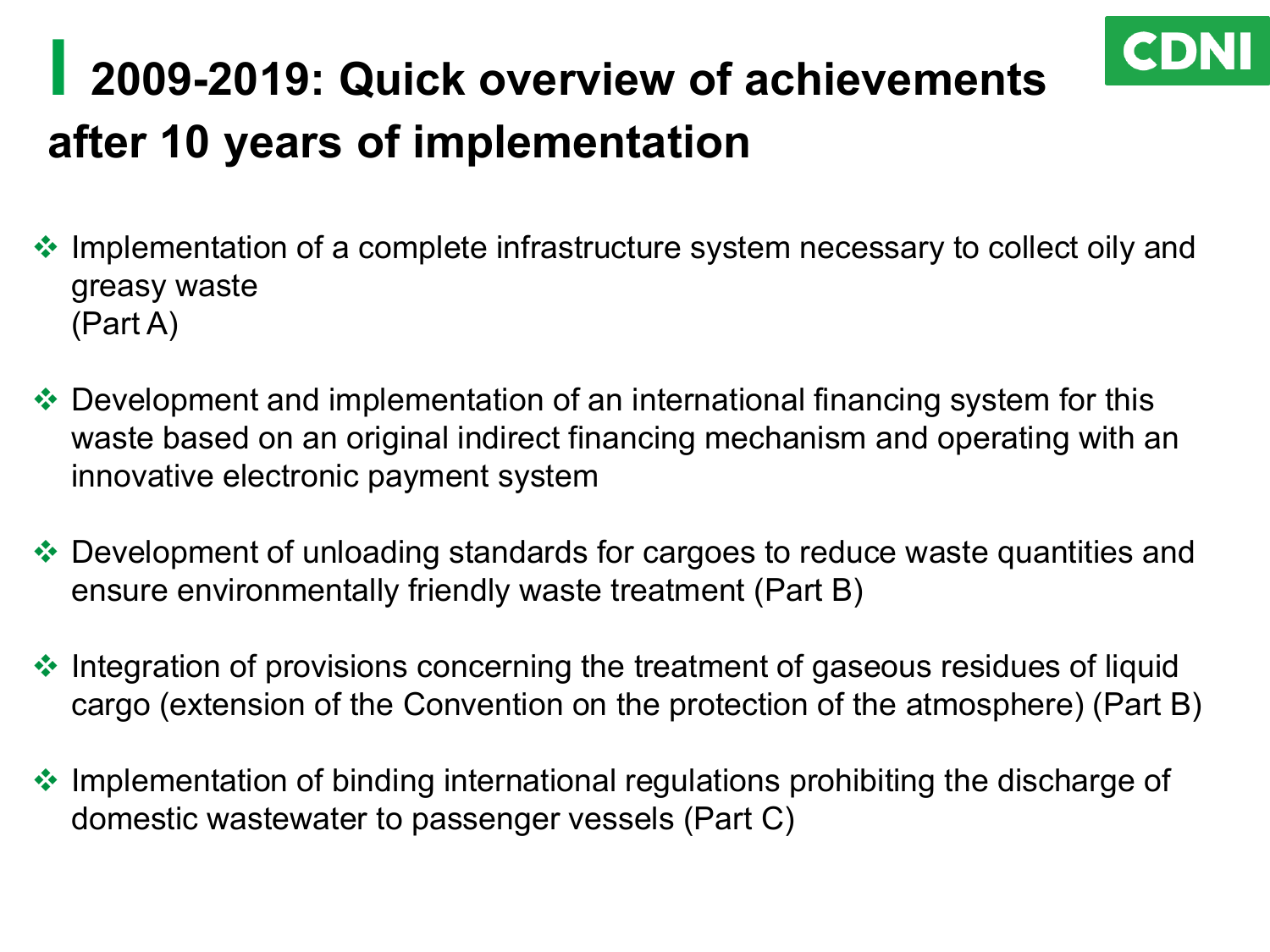# **I Any questions?**



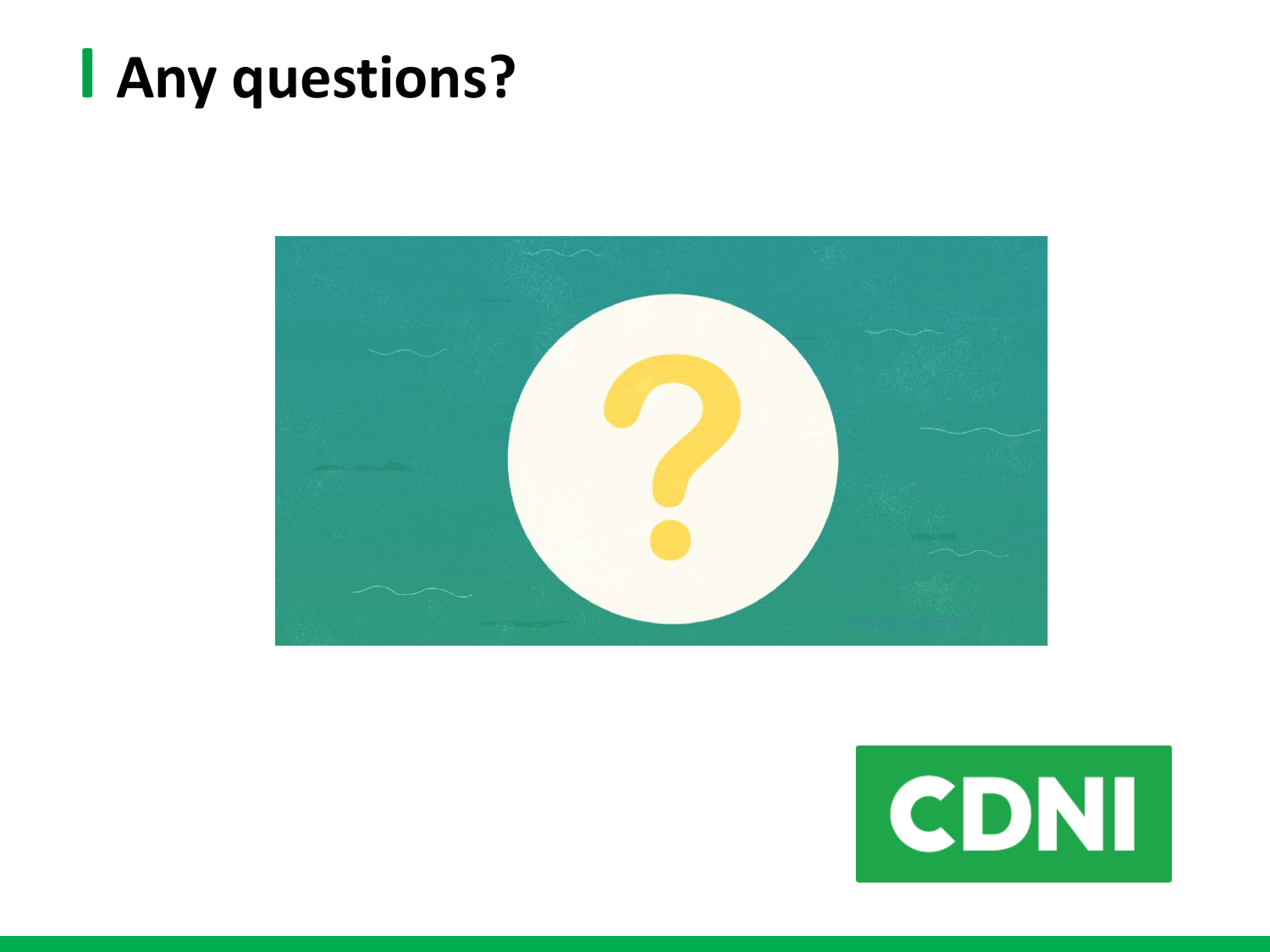

# **ANIMATED FILM**

# [https://www.youtube.com/watch?](https://www.youtube.com/watch?v=fqK6R5aL9rY) v=fqK6R5aL9rY